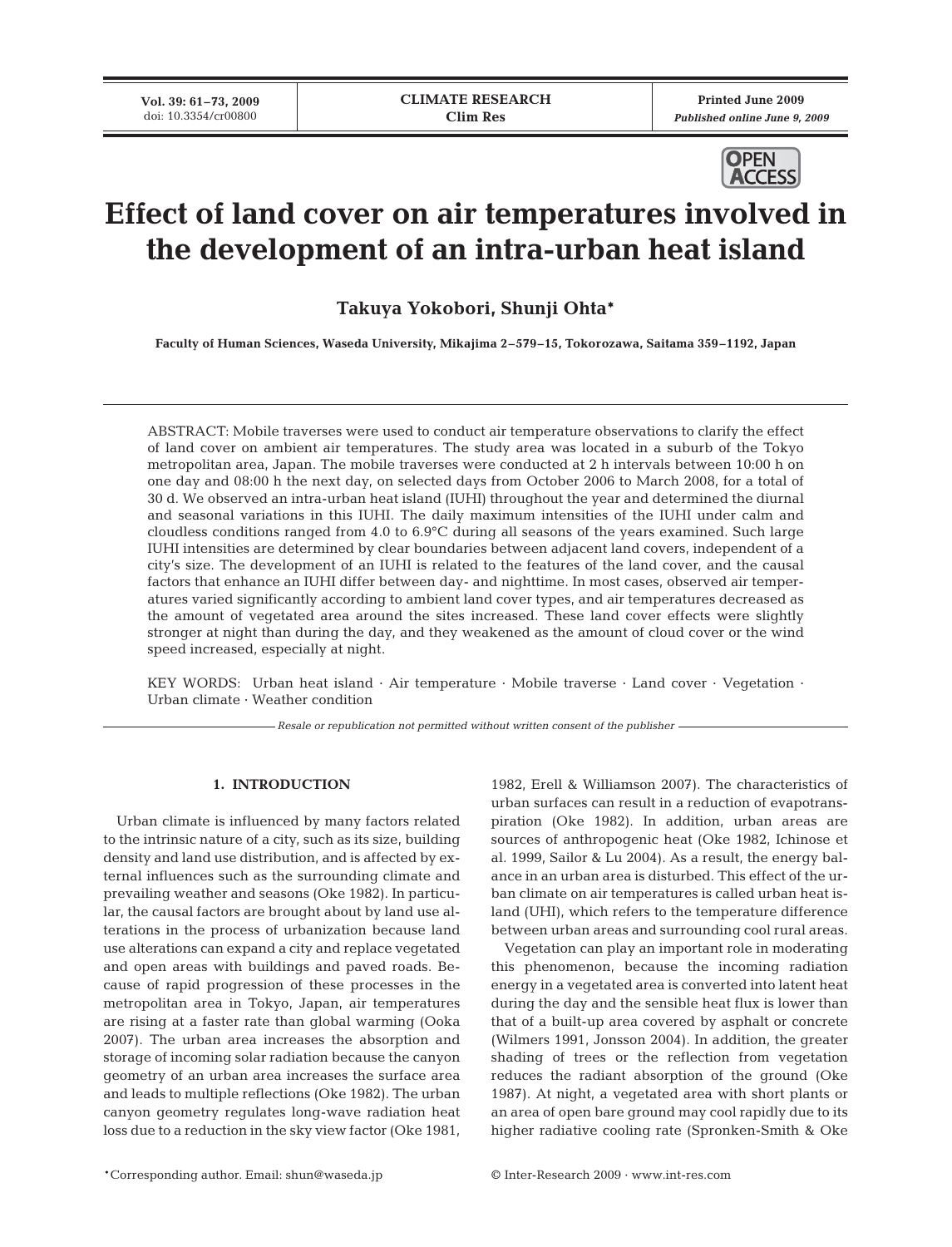1999), whereas a built-up area with a relatively low sky view factor may cool more slowly (Oke 1981).

Many field studies have demonstrated the features of UHIs and the effects of vegetated areas on local climate (Saito et al. 1991, Eliasson 1996a, Upmanis & Chen 1999, Unger et al. 2001, Jonsson 2004, Bottyán et al. 2005, Hart & Sailor 2009). Saito et al. (1991) reported that abundant vegetated land cover decreases ambient air temperature. During summer, this decrease in temperature due to green coverage occurs independently of the time of day. Unger et al. (2001) and Bottyán et al. (2005) showed a similar relationship between vegetated land cover and air temperatures on the basis of seasonal observations made 4 h after sunset. In addition, Hart & Sailor (2009) quantified the influence of land use and surface characteristics, which also indicated the existence of lower temperatures in parks and green spaces.

Many studies have indicated the usefulness of vegetation for improving the thermal environment in an urban area. However, these results were obtained from observations conducted throughout the day using a few fixed meteorological stations or, less frequently, from spatial observations using mobile traverses. To understand the influence of land cover on urban climate, detailed measurements must be taken. The present study was carried out in a city located approximately 30 km from the Tokyo metropolis. The study area is not a large city; rather, it is comprised of a typical built-up urban area and a rural vegetated area, which makes it suitable to demonstrate the effect of land cover on air temperatures. To investigate the effect of land cover on air temperatures, many measurement sites must be established in the study area, because the existing meteorological stations are too sparse to obtain a detailed air temperature structure (Yamashita 1996). Eliasson (1996a) mentioned that mobile traverses enable the easy establishment of observation points along a measurement route. However, since such investigations require considerable effort, previous studies were performed only over a short period or for a specific time. Therefore, it has been difficult to understand the timing of the appearance of maximum UHI intensity. In the present study, we used mobile traverses and set measurement sites across different major types of land cover to study the effect of land cover types and of the amount of vegetated area around the sites. We conducted these measurements during the day and at night throughout the year under different weather conditions.

The present study primarily aimed to reveal the timing of the appearance of the maximum air temperature differences diurnally and seasonally and to examine the effect of land cover on the development of air temperature differences. Although many factors contribute to air temperature differences, we only focused on land cover. This is an essential first step to understand air temperature differences in the study area, because land cover directly affects the energy balance characteristics.

This study was conducted as follows. (1) We investigated diurnal and seasonal variations in air temperature difference throughout the year by using mobile traverses, and compared the air temperatures observed in different land cover types. (2) We set up measurement sites in urban cross sections to transect major types of land cover, and performed measurements under different weather conditions to clarify the moderating effect of vegetated areas on ambient air temperatures. (3) To elucidate the conditions that can play a key role in enhancing the effect, we analyzed the influence of weather conditions on the magnitude of the moderating effect.

## **2. METHODS**

## **2.1 Study area and climate**

The study area (latitude: 35° 48' N, longitude: 139° 25' E) is located in a suburb of the Tokyo metropolitan area, Kanto Plain, Japan, at approximately 80 m above sea level. The area is approximately 30 km from downtown Tokyo, and is considered a typical suburb in the area spreading concentrically from the Tokyo metropolis. The study area has a population of approximately 40 000 and a population density of 4000 people per square kilometer. At a nearby fixed weather station of the Automated Meteorological Data Acquisition System (AMeDAS) in Tokorozawa, the annual mean temperature measured is 14.1°C and the annual precipitation is 1443.9 mm, which is concentrated during the warmer half of the year. Generally, the summer is hot and humid (the average temperature in August is 25.5°C), and the winter is cold and dry (the average temperature in January is 3.6°C). The wind speeds are relatively weak, with monthly means ranging between 1.7 and 2.7 m  $s^{-1}$ .

## **2.2 Measurement sites**

There were 40 measurement sites across this area of the city, which is composed of various land cover types, such as secondary woodland, cropland mainly used for green tea plantations, and a built-up area (Fig. 1). The secondary woodland, which covers a widespread area, is a distinct type of land use because it consists of an assemblage of trees that would not naturally exist without human intervention. The cropland consists of short vegetation. The built-up area consists mainly of 2 to 3 story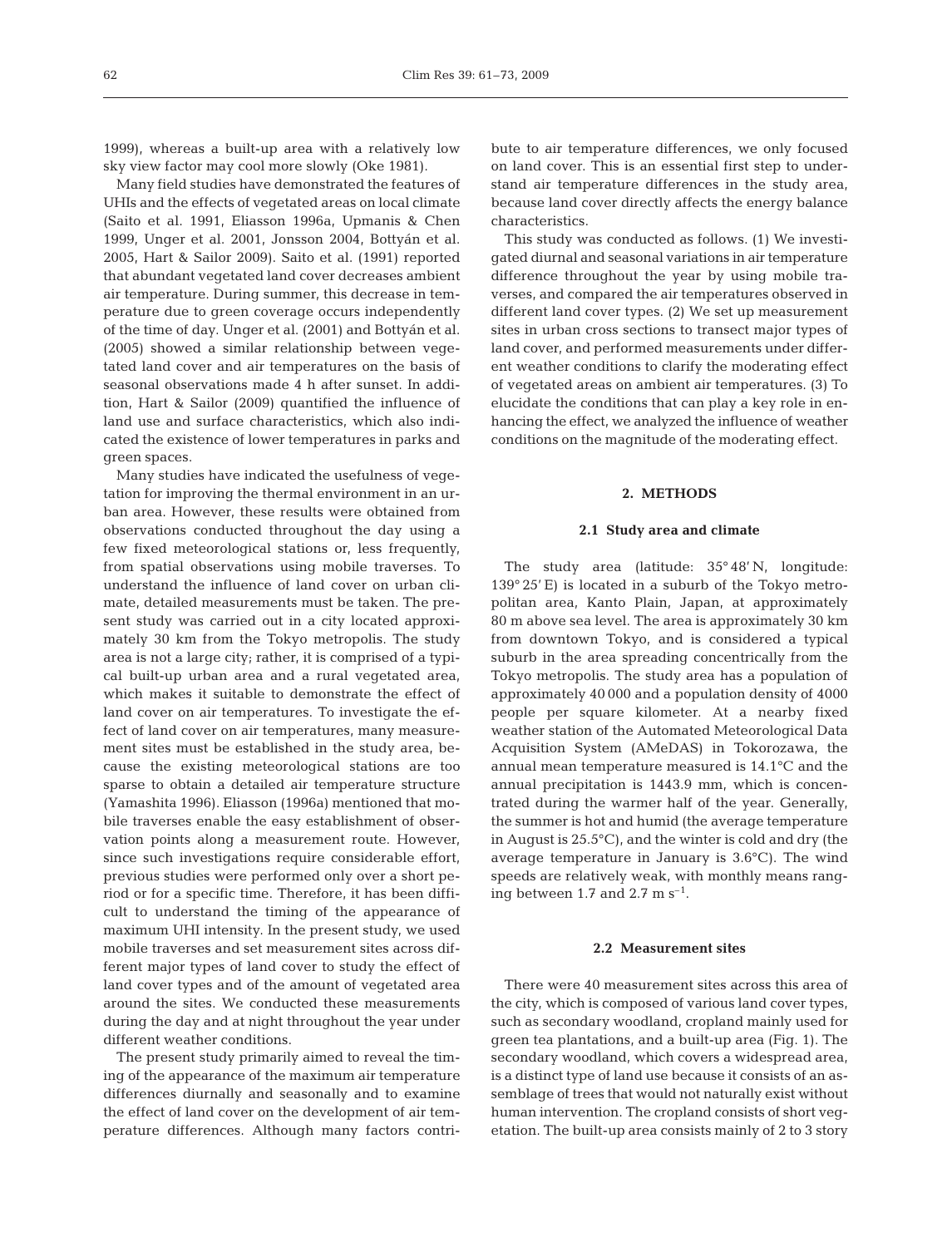

 $\mathsf b$ 



Fig. 1. (a) Geographic features of the study area and (b–e) photographs of land use characteristics in (b) the built-up area for Site 21, (c) the cropland of Site 10 and (d) the secondary woodland of Site 33 in summer and (e) in winter. Locations of observation sites are indicated by grayscale circles; the grayscale represents the percentages of vegetated area within an area of 90 000 m2 surrounded by a 300 m buffer zone at each measurement site. The observation transect is composed of various land cover types, such as cropland (CRL1 and 2), secondary woodland (SWL1 and 2), and built-up areas (BLU1 and 2). The extent of BLU1 and 2 in the study area is highlighted in gray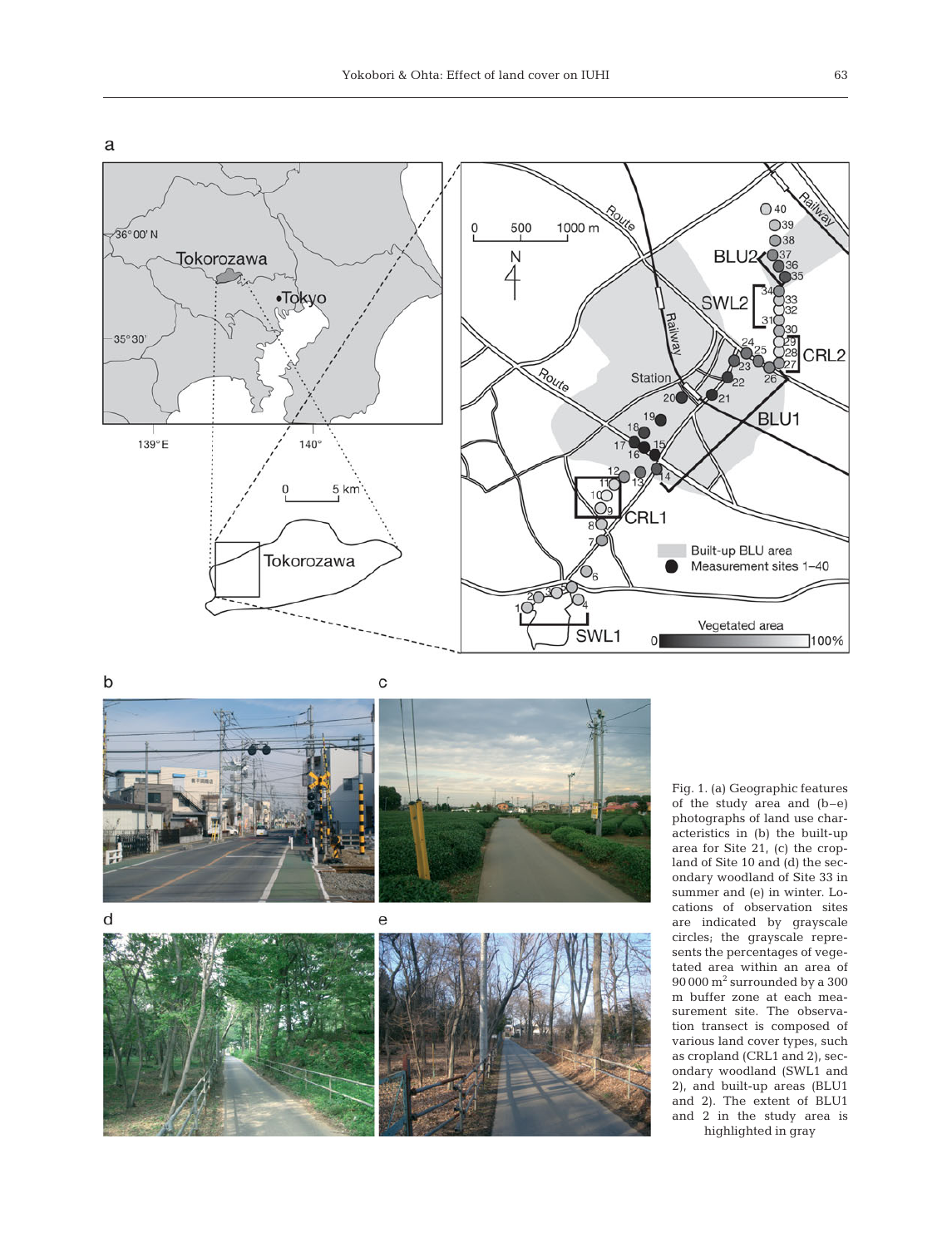residences. Mobile traverses were used to measure the air temperature at these sites by rotation. The length of a transect observation strip was approximately 5 km; each site was located at intervals of approximately 100 to 400 m. The characteristics of this study area, consisting of various land cover types within a limited area, are ideal for urban climate investigations. As a result, we could efficiently perform measurements of the spatial structure of the UHI by using mobile traverses. These investigations would be difficult to achieve with stationary measurements because of the lack of space for installations and the expense involved. However, since the observation sites were limited to several square kilometers and to avoid a debate over whether this area was large enough to properly assess the characteristics of a UHI, we use the term intra-urban heat island (IUHI) to describe the temperature differences between the different sites in the present study, as in the case of Erell & Williamson (2007).

## **2.3 Observation times**

Mobile traverses were used to conduct air temperature measurements at 2 h intervals between 10:00 h on one day and 08:00 h the next day, on selected days from October 2006 to March 2008, for a total of 30 d under all weather conditions. Because of some missing data, a total of 327 traverses were obtained. The distribution of measurement values according to season and weather conditions are shown in Table 1. Instead of using an automobile, as is normally the case, we used a motorbike for the moving observations in our study. Using a motorbike enabled greater flexibility in arranging the observation route and mobility for conducting mobile traverses. Due to this efficient mobile

|  | Table 1. Seasonal distribution of measurements (n) according |  |  |
|--|--------------------------------------------------------------|--|--|
|  | to time of day and weather conditions                        |  |  |

|                           | Spring |    | Summer Autumn Winter Total |    |     |  |
|---------------------------|--------|----|----------------------------|----|-----|--|
| Diel period               |        |    |                            |    |     |  |
| Day                       | 38     | 49 | 44                         | 30 | 161 |  |
| Night                     | 31     | 35 | 47                         | 53 | 166 |  |
| Total                     | 69     | 84 | 91                         | 83 | 327 |  |
| <b>Weather conditions</b> |        |    |                            |    |     |  |
| Cloud cover               |        |    |                            |    |     |  |
| $0 - 60\%$                | 39     | 41 | 54                         | 64 | 198 |  |
| $70 - 100\%$              | 28     | 41 | 27                         | 15 | 111 |  |
| Rain                      | 2      | 2  | 10                         | 4  | 18  |  |

measurement method, we performed a large number of measurements during the course of 1 d. Since each mobile traverse required approximately 20 min, we did not correct the series of observed temperatures for time-lag control.

#### **2.4 Instruments and data acquisition**

A radiation-shielded thermistor temperature sensor (resolution 0.1°C) connected to a portable TR-52 data logger (T&D) for digital sampling (Fig. 2) was used to obtain the temperature readings. Two vinyl chloride tubes of different sizes — lengths, diameters, and thicknesses of 250/80/3 mm and 230/55/2 mm — were used to construct the radiation shield; the smaller tube was installed within the larger one. Both ends of these tubes were left open for ventilation. The outside of the larger tube was coated with a silver-colored film to prevent solar radiation from causing measurement errors. In addition, to diminish diffuse reflection inside



Fig. 2. Thermistor sensor probe and radiation shield mounted on the observation motorbike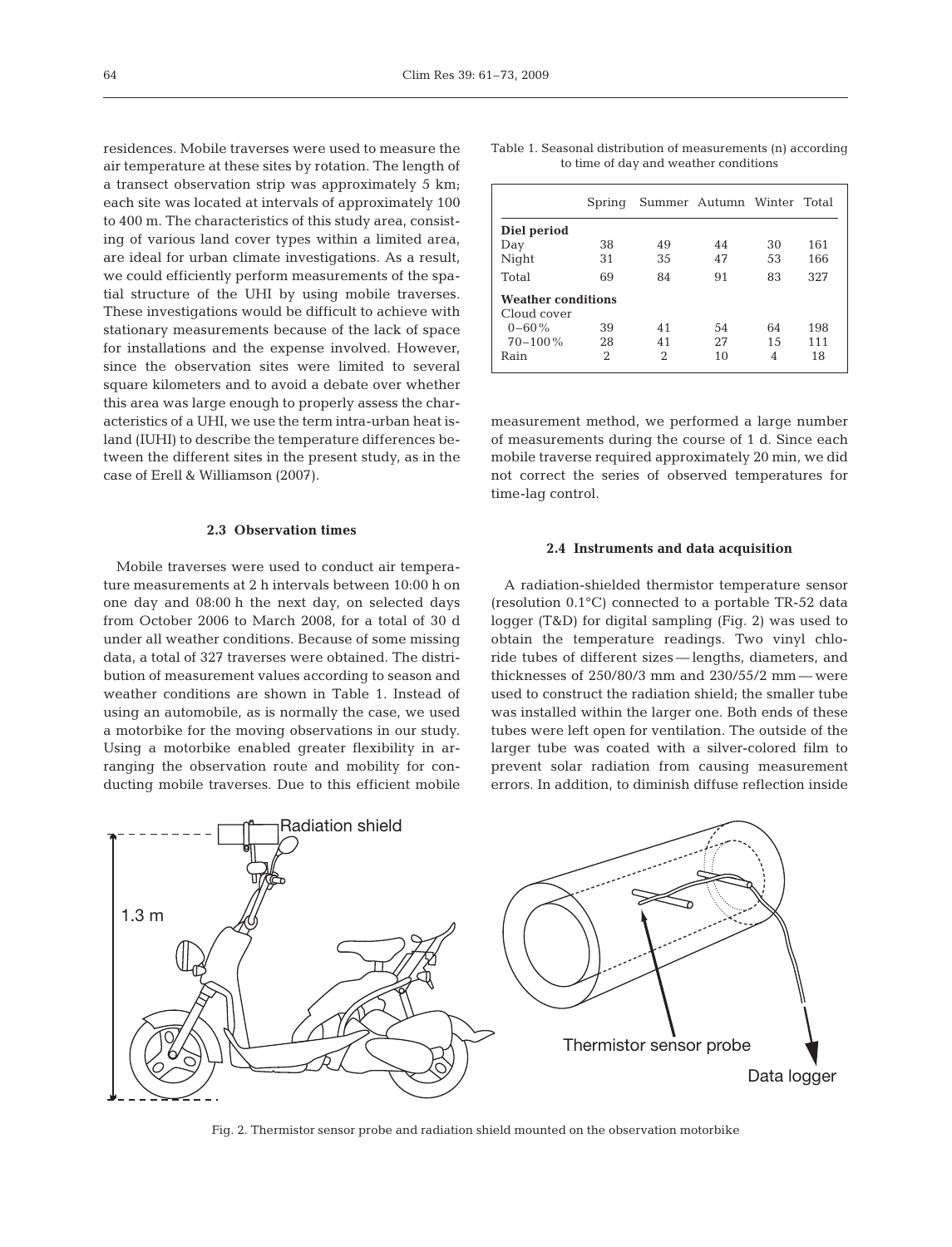the radiation shield, the inside of the larger tube and both sides of the smaller tube were painted black. The thermistor temperature sensor was set in the central part inside the radiation shield. The radiation-shielded thermistor temperature sensor was mounted on the motorbike at a height of 1.3 m above the ground (Fig. 2).

The air temperature data were collected continuously every second during the traverses, and we transited the measurement sites logging the transit times; we did not stop at the measurement sites. The motorbike was driven at a constant speed of 20 to 30 km  $h^{-1}$ , which was sufficient to provide adequate ventilation to allow the sensor to measure the instantaneous ambient air temperature. The split-time feature of a stopwatch was used to log the transit time for each measurement site, and the recorded value was related to its measurement site along the measurement route. After completing the traverses, we averaged the data for every 5 s to minimize the observation errors and extracted the air temperature data around each site before further analysis.

To observe temperatures under the same conditions, we conducted all of the traverses in the same direction, from Site 1 to Site 40. However, performing them alternately in opposite directions could have reduced any possible bias.

#### **2.5 Land cover classification**

Aerial photographs (Google Maps, http://maps. google.com/, accessed 3 June, 2008) were used to classify the land cover conditions in the study area. We regarded the dominant land cover type within each grid as its land cover condition. The photographs of the study area, containing all measurement sites, were divided into 10 m square grids, and the land cover conditions in each grid were determined. The spatial resolution of the aerial photographs was sufficient to determine land cover conditions by visual judgment alone. In addition, we were able to classify land cover conditions ourselves. For instance, the vegetation existing within the residential area is not classified as vegetation in GIS data, such as with the Detailed Digital Information (10 m Grid Land Use-GIS). However, there is much vegetation in the gardens or along the road in our study area.

Land cover conditions were classified into 5 categories: buildings, roads and parking space, cropland, secondary woodland, and bare ground. Relatively tall trees were classified as secondary woodland and relatively short trees were classified as cropland. Bare ground contained playgrounds and athletic fields, such as at schools. Since the differences in building height in our study area were small, we did not classify the buildings according to their height. Although the amount of vegetated area actually varies seasonally, we did not consider seasonal changes in the vegetated area because these were not visible in the aerial photographs. In addition, since the available images were probably taken in winter, more areas were classified as bare ground than are actually bare ground through most of the year.

The study area was square so we were able to construct a database using grid data. Because Yokohari et al. (2001) reported that the cooling effect of different land cover types reaches a steady temperature at approximately 150 m into the neighborhood, the surveyed area around each site was  $90\,000$  m<sup>2</sup> in size and surrounded by a 300 m buffer zone, as in the case of Hart & Sailor (2009). Fig. 3a indicates the percentages of each land cover condition within 90 000 m2 around each of the 40 sites. Buildings, roads, and parking spaces, i.e. artificial land cover, occupied 50.8% of the entire study area. The other land cover condition, vegetated land cover and natural land cover, occupied 49.2%. Fig. 3b shows the percentages of each land



Fig. 3. Percentages of different land cover conditions at (a) all sites  $(n = 40)$ , (b) 11 representative sites combined, and (c) at each of the 11 representative sites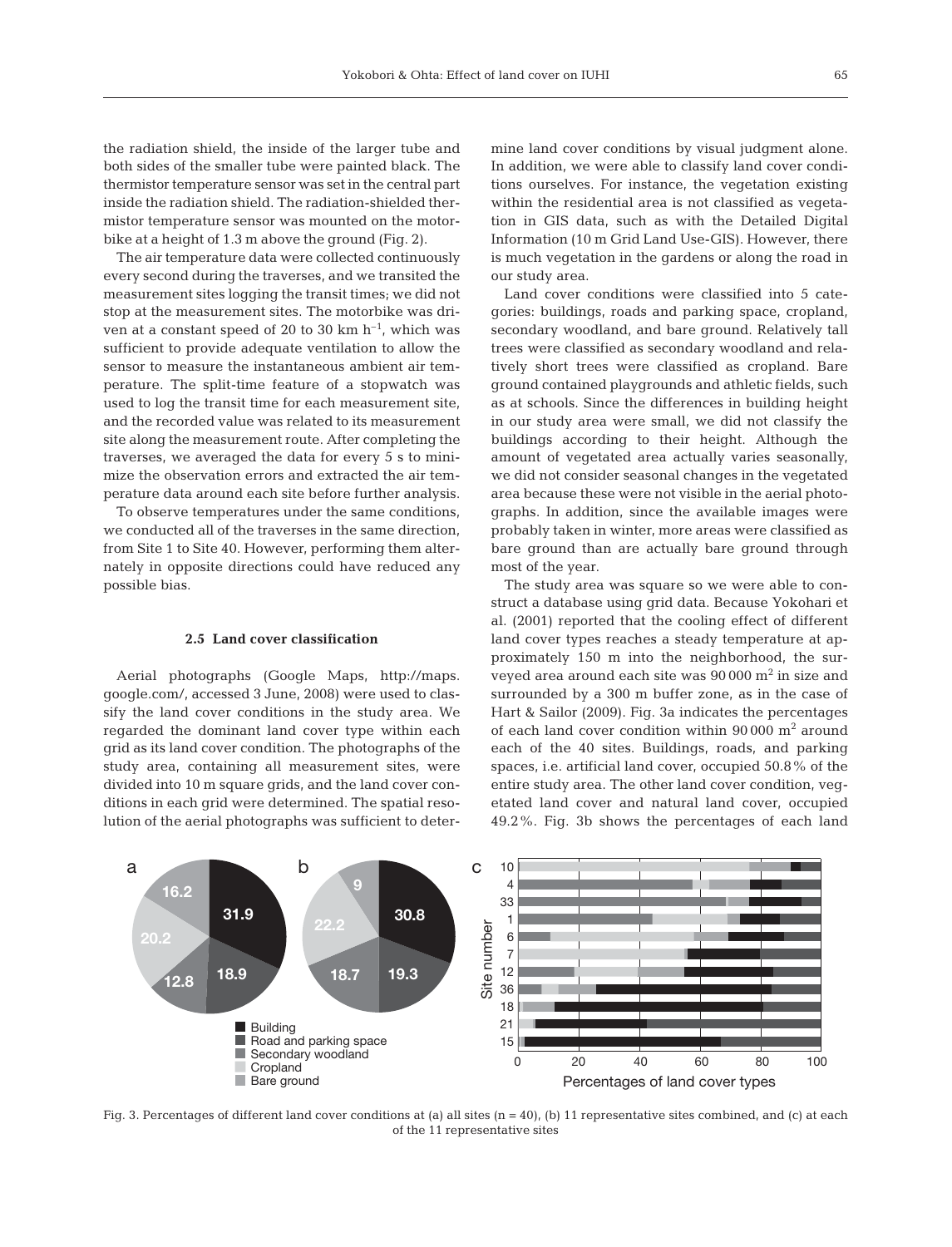cover class around 11 representative sites (Sites 1, 4, 6, 7, 10, 12, 15, 18, 21, 33, and 36). These sites were selected for analyses because they were located approximately in the center of a single dominant land cover type. We excluded sites that contained several different land cover types or that may have been affected by them. For instance, a site that had a high percent of vegetation but was located right next to some buildings was excluded. To avoid double counting within the same land cover grid, we did not use all sites for the analyses, although we have land cover and air temperature data for all of them, because sites were located at intervals of about 100 to 400 m (which could make the sum of the land cover data greater than 100%). Therefore, we used the area of land cover around the sites to avoid duplication. Of these areas, 50.1% was artificial land cover and 49.9% was vegetated and natural land cover. Fig. 3c shows the percentages of each land cover condition within an area of  $90\,000$  m<sup>2</sup> enclosed by 300 m sides around each of the 11 representative sites. Most of the areas around Sites 15, 21, 18, and 36 were classified as artificial land cover. This made up 73 to 98% of these areas. The areas around the other 7 sites were dominated by vegetated and natural land cover. Of these areas, 55 to 90% had no artificial land cover.

The sky view factor at the secondary woodland and cropland sites was 0.60 and 0.85, respectively. These values are comparable to those from the urban area (0.60 to 0.73) because the city core of the study area mainly consists of approximately 2 to 3 story residences. Therefore, we focused on the land cover data rather than the sky view factor values to try to explain the air temperature differences, although the sky view factor is one of the most important factors causing a UHI.

# **3. RESULTS**

# **3.1 Diurnal and seasonal variations in intra-urban heat island intensity**

Of the 30 d on which observations were made, 11 were almost calm and cloudless; such weather conditions are the most suitable for the development of IUHIs. We selected 4 of these 11 d to represent the conditions during the 4 seasons. For example, a representative summer day was selected based on the hottest conditions with calm and cloudless weather. Likewise, the representative winter day was selected based on the coldest conditions with calm and cloudless weather. Typical examples of the diurnal changes in the IUHI intensity according to the seasons observed during these 4 d are shown in Fig. 4. In spring and winter, the maximum IUHI intensity occurred from midnight to before sunrise. In autumn, the IUHI intensities reached their maximum within a few hours after sunset and then declined gradually throughout the remainder of the night. Compared to other seasons, the IUHI intensities in summer increased to a greater extent during the day than at night. Fig. 4 shows that the diurnal variations of the IUHI intensity differed significantly within a given season. In the present study, daily maximum IUHI intensities under calm and cloudless weather conditions ranged from 4.0 to 6.9°C during all seasons in the years studied.

## **3.2 Seasonal air temperature variations in the built-up, cropland, and secondary woodland areas**

The diurnal variations according to the seasons in air temperature in the built-up area (Site 21), the cropland



Fig. 4. Diurnal changes in the IUHI intensity under calm and cloudless weather conditions in each season (spring: 28–29 April 2007; summer: 28–29 July 2007; autumn: 19–20 October 2006; winter: 8–9 March 2008). The IUHI intensities were represented by the air temperature differences between the maximum and minimum measured at 40 sites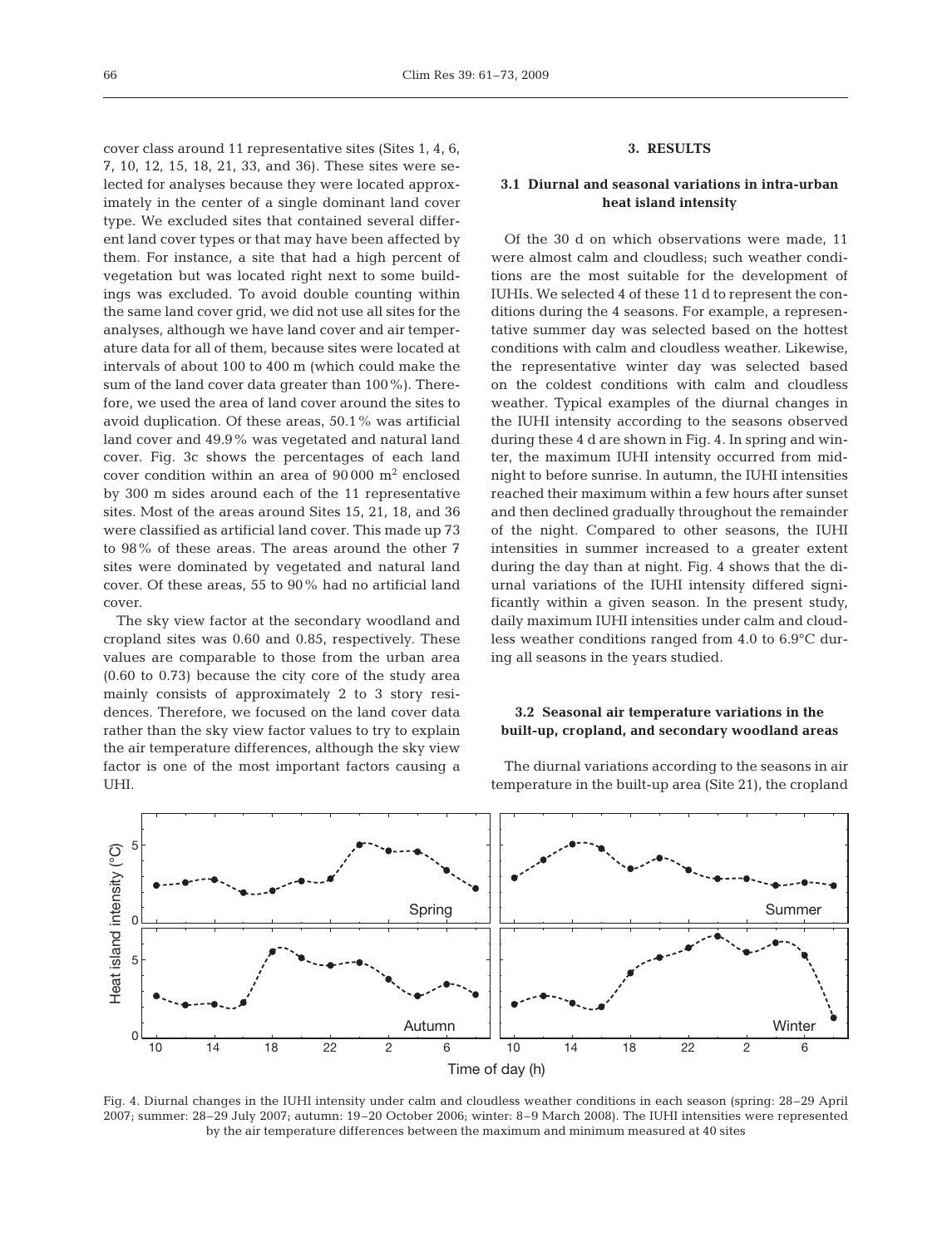area (Site 10), and the secondary woodland area (Site 33) under calm and cloudless weather conditions are shown in Fig. 5. This illustrates the differences in the air temperatures observed in each land cover type. These 3 sites were selected from the 11 representative sites mentioned above because they were located approximately in the central part of each land cover area and were each surrounded by a dominant land cover type. There were air temperature differences among the sites in all seasons, and the magnitudes of these varied diurnally and seasonally (Fig. 5). At night, the maximum air temperature difference tended to occur between the built-up area and the cropland area in spring, autumn, and winter. However, in summer, there was not much of a difference between the air temperature of the cropland area and the air temperature of the secondary woodland area. During the daytime, the air temperature differences were smaller than those at night, except in summer. Compared to other seasons, air temperature differences during the day in summer between the built-up area and the secondary woodland area tended to become large.

To comprehensively compare the air temperatures observed in different land cover types, we calculated the average temperature at all 40 sites for the same time, along with the temperature deviations from this average value at each of the 3 selected sites. Fig. 6 shows these temperature anomalies in the built-up area (Site 21), the cropland area (Site 10), and the secondary woodland area (Site 33) during the day and at night (8 daytime measurements and 10 nighttime measurements taken in rainy conditions are excluded). The results illustrated in Fig. 6 show greater air temperature differences between the built-up and the vegetated areas at night compared to the daytime. At night, the air temperatures in the built-up area tended to be high throughout the year. In contrast, the air temperatures in the cropland area and the secondary woodland area generally remained low. The maximum air temperature difference tended to appear between the built-up area and the cropland at night during winter and autumn. In addition, air temperature differences in summer were smaller than in other seasons. During the day, the air temperature differences among the land



Fig. 5. Diurnal variations in air temperature at the built-up area (BLU, Site 21), the cropland area (CRL, Site 10), and the secondary woodland area (SWL, Site 33) under calm and cloudless weather conditions in each season (spring: 28–29 April 2007; summer: 28–29 July 2007; autumn: 19–20 October 2006; winter: 8–9 March 2008)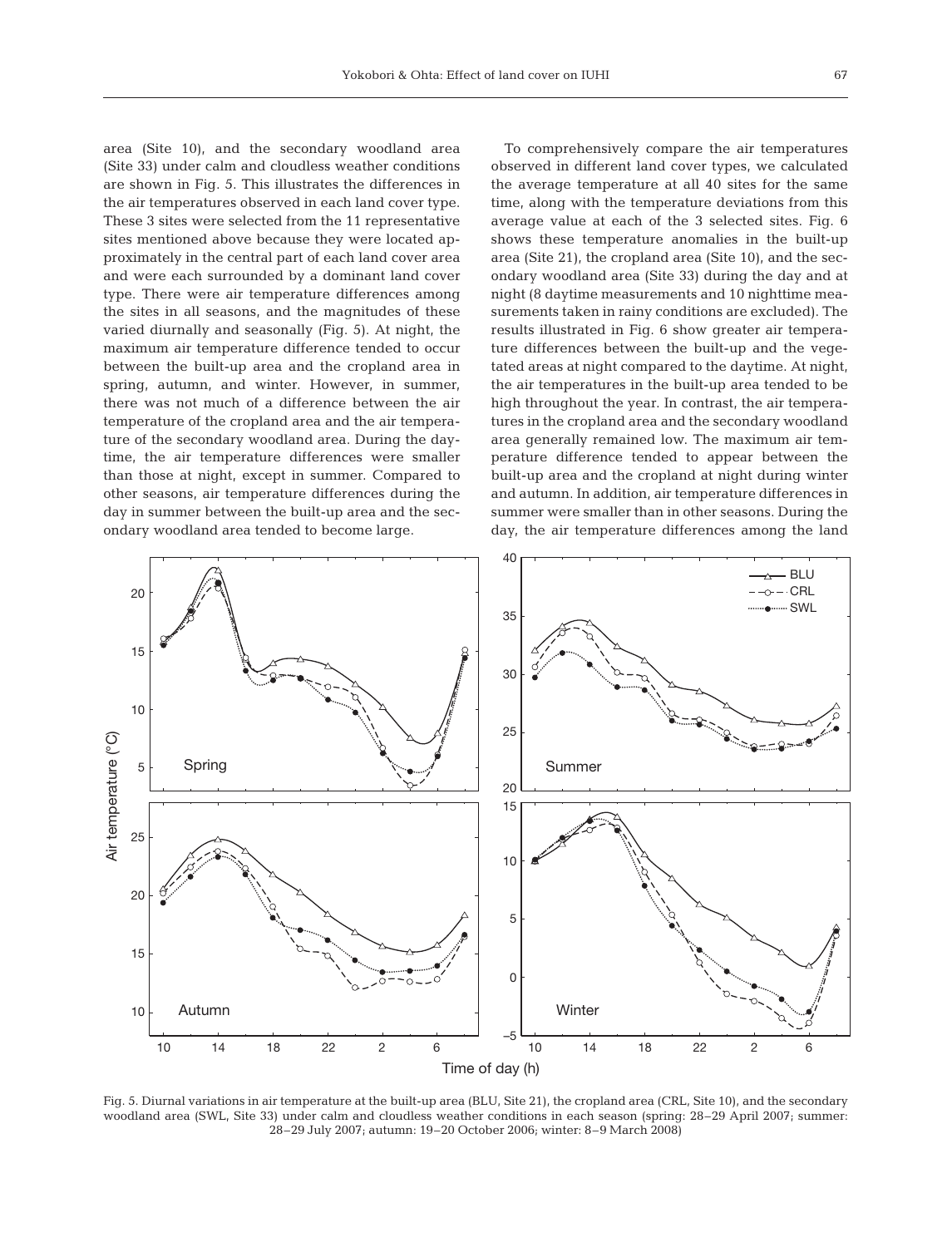

Fig. 6. Air temperature anomalies in each land cover type relative to the transect average of each observation (measurements taken during rainy conditions were excluded). Error bars: ±SD. Day: sunrise to sunset; night: sunset to sunrise. Abbreviations as in Fig. 5

cover types varied seasonally. These differences were relatively smaller in winter and larger in summer compared to the other seasons. The maximum air temperature difference during the day tended to appear between the built-up area and the secondary woodland area, especially in summer. In total, air temperature anomalies at night were larger than those during the day, except in summer.

# **3.3 Influence of percentage vegetated area on air temperatures**

As suggested above, the observed ambient air temperatures varied significantly according to the land

cover types. Based on these findings, we used 11 representative sites to analyze the relationship between land cover type and air temperature. These representative sites were, to some extent, separated from each other, and the percentages of land cover types at the sites differed. The percentage of vegetated area and bare ground varied from 2% at Site 15 to 90% at Site 10 (Fig. 3c). The analysis is based on the complete dataset, with the exception of 8 daytime measurements and 10 nighttime measurements taken during rainy conditions.

Fig. 7 shows the average day- and nighttime air temperatures for each of the 11 representative sites plotted against the percentage vegetated area. As shown in Fig. 7, both the average day- and nighttime air temper-



Fig. 7. Relationship between the percentage of vegetated area containing bare ground and the average observed air temperature (excluding measurements taken in rainy conditions). The number of measurements taken at each of the 11 representative sites is  $n = 153$  during the day and  $n = 156$  at night. Day: sunrise to sunset; night: sunset to sunrise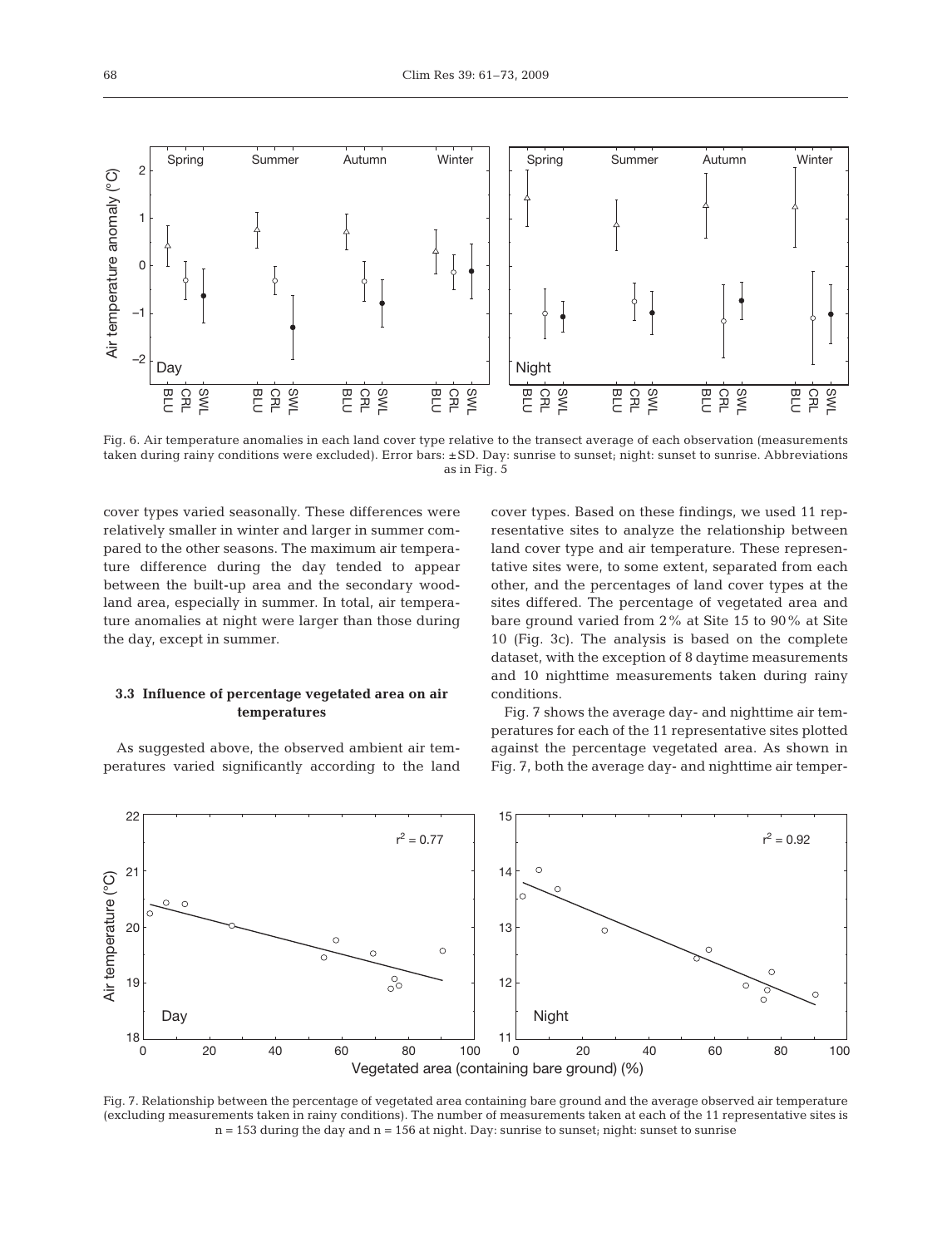atures decreased as the percentage of vegetated area increased. In addition, the magnitude of the decrease in air temperature was greater at night than during the day. The calculated determination coefficients between these 2 factors are  $r^2 = 0.77$  during the day and  $r^2$  = 0.92 at night. This indicated a strong (n = 11) relationship between the percentage of vegetated area (plus bare ground) and the average observed air temperature ( $p < 0.01$ ).

## **3.4 Influence of cloud cover or wind speed on air temperature differences**

We examined the influence of weather conditions on the ability of a vegetated area to moderate air temperatures. Cloud cover was documented during the air temperature measurements and wind speeds were obtained from the AMeDAS in Tokorozawa.

Table 2 shows the calculated air temperature differences ( $\Delta T_a$ ) between the temperature in a 0% vegetated area and that in a 100% vegetated area according to cloud cover conditions. The linear regression equation and data from the 11 representative sites were used to calculate air temperature differences. This analysis was based on observations of wind speeds of  $<$ 3 m s<sup>-1</sup>. As indicated in Table 2, the air temperature differences exhibited significantly different tendencies under clear and rainy sky conditions, both during the day and at the night. In the daytime, the air temperature differences under cloudy sky conditions were not always lower than those under clear sky conditions. On the other hand, the air temperature differTable 2. Calculated day/night air temperature differences, Δ*Ta* (°C), classified according to weather conditions. Air temperature differences were calculated as the difference between the temperature in a 0% and that in a 100% vegetated area using a linear regression on data from the 11 representative sites, as described in Fig. 7. This analysis was based on observations made during wind speeds of  $<$ 3 m s<sup>-1</sup>. Day: sunrise to sunset; night: sunset to sunrise; rain: >0 mm during the course of observation. Data are mean  $\pm$  SD; the number of observation is given in parentheses

|                     | Day                  | Night                |
|---------------------|----------------------|----------------------|
| Cloud cover $(\% )$ |                      |                      |
| $\mathbf{0}$        | $1.61 \pm 0.63$ (30) | $3.45 \pm 1.14$ (38) |
| $10 - 30$           | $1.89 \pm 0.84$ (13) | $3.03 \pm 0.83$ (26) |
| $40 - 60$           | $1.83 \pm 0.91$ (16) | $3.06 \pm 0.99$ (16) |
| $70 - 90$           | $1.76 \pm 0.82$ (20) | $2.19 \pm 1.23$ (16) |
| 100                 | $1.73 \pm 0.80$ (29) | $1.76 \pm 1.05$ (34) |
| Rain                | $0.34 \pm 0.25$ (8)  | $0.43 \pm 0.20$ (10) |

ences in the nighttime decreased gradually as the cloud cover increased to >60%.

Fig. 8 shows the relationship between wind speeds and calculated air temperature differences (Δ*Ta)*. The linear regression equation and data from the 11 representative sites were used to calculate the air temperature differences between the 0 and 100% vegetated areas. This analysis was based on observations of  $<$  60% cloud cover. As shown in Fig. 8, there were few variations in the air temperature differences related to wind speed during the day. In contrast, air temperature differences decreased significantly as wind speed increased to  $>3$  m s<sup>-1</sup> at the night, and greater air temperature differences were seen in moderate wind conditions.



Fig. 8. Relationship between wind speeds and air temperature differences (Δ*Ta*). Air temperature differences were calculated as the difference between the temperature in a 0% and that in a 100% vegetated area using a linear regression on data from the 11 representative sites, as described in Fig. 7. This analysis was based on observations of cloud cover of <60%. Day: sunrise to sunset; night: sunset to sunrise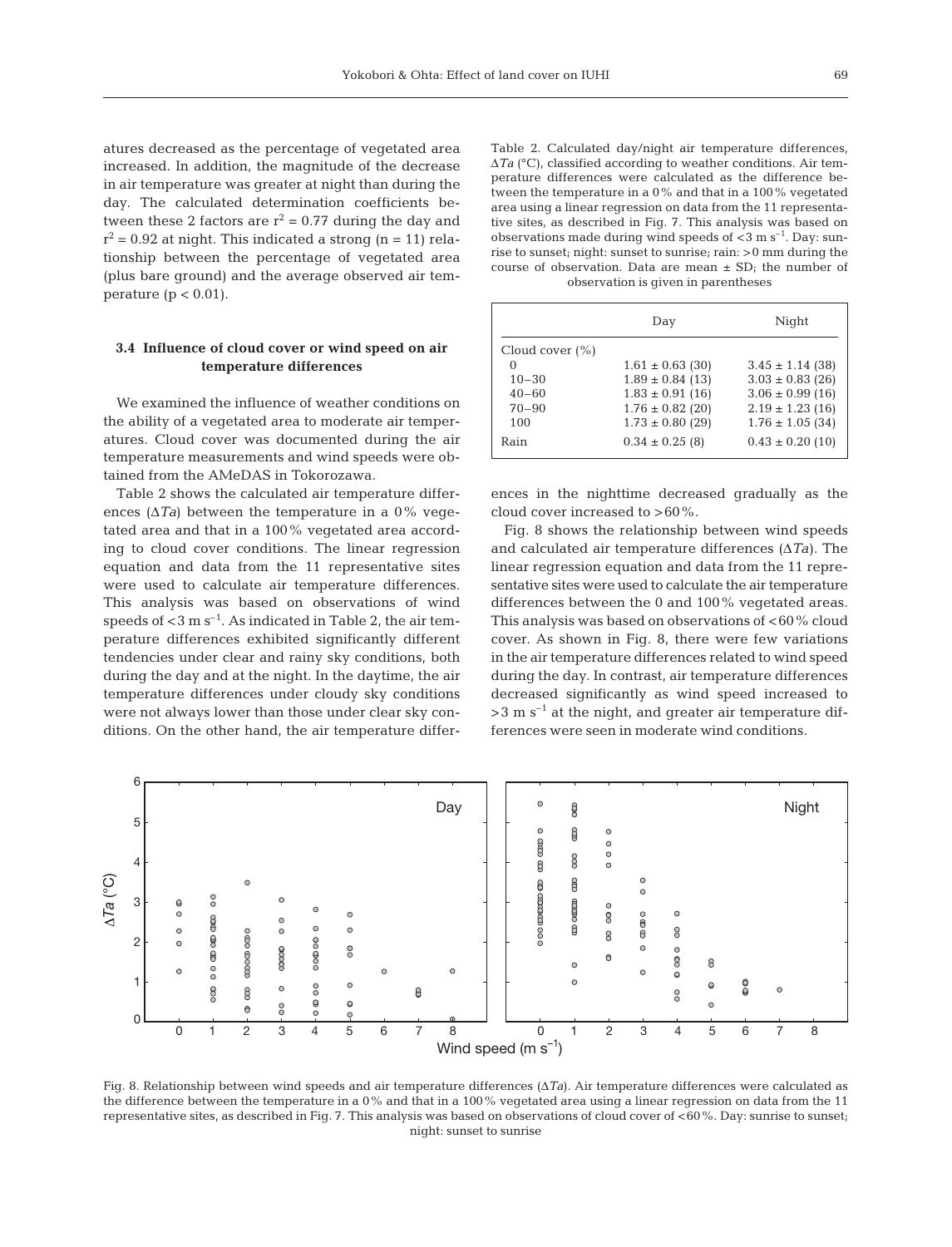# **4. DISCUSSION**

# **4.1 Causal factors in the enhancement of the intra-urban heat island**

#### 4.1.1 Vertical structures and radiative cooling

We observed diurnal variations in the IUHI intensity throughout the year (Fig. 4). Oke (1987) concluded that the maximum UHI intensity occurs approximately 3 to 5 h after sunset. Several recent studies have found that the maximum intensity sometimes occurs at midnight (Runnalls & Oke 2000, Chow & Roth 2006) or shortly before sunrise (Erell & Williamson 2007). The UHI intensity has even been found to be negative during the daytime (Chow & Roth 2006, Erell & Williamson 2007), which is then called a urban cool island. In the present study, however, IUHI intensities in summer increased to a greater extent during the day than at night. For example, during the day in summer under cloudless conditions, the air temperature difference between the built-up and the secondary woodland area was more than 4.5°C, although the distance between observation sites was <1 km. At the same time, the temperature in the cropland was higher to some extent than that at the secondary woodland site, although it was lower than in the built-up area (Figs. 5 & 6). This is because broad-leaved trees at the woodland site blocked the incident solar radiation, causing air temperatures at that site to be less elevated during the day. On the other hand, there was little shade to block the incident solar radiation in the built-up area due to low-rise buildings and in the cropland area due to short vegetation. This led to an increase in the air temperatures at those sites compared to the woodland site. In other words, the maximum air temperature differences in summer were brought about by the presence of relatively low air temperatures observed at the secondary woodland sites. Although it seems that there is a correlation between daytime air temperature differences and solar radiation, this was not investigated accurately.

In contrast, IUHI intensities in spring, autumn, and winter were greater at night. This was because the radiative cooling rate is high from autumn to spring. In addition, the influence of the incident solar radiation during the day is smaller than in summer. Therefore, IUHI intensities in these seasons tended to be strong, especially at night. The surrounding rural areas, like the cropland area and the bare ground, are more exposed to the sky than the built-up area. This allows for a greater cooling of the cropland area and bare ground. At the same time, the decrease in temperature in the built-up area was lower because this area is surrounded by buildings, which regulate long-wave radiative heat loss (Oke 1981, 1982). As a result, there was a large air temperature difference between the built-up and the cropland area. In the present study, as shown in Fig. 5, the temperatures in the cropland area at night in these seasons were lower than the temperatures in the secondary woodland, due to a higher radiative cooling rate. Similarly, Spronken-Smith & Oke (1998) found nocturnal maximum cooling in gardens and open grass parks, due to a high sky view factor and low thermal admittance, compared to parks with tree canopy cover, which have a daytime maximum cooling due to a combination of shade and evapotranspiration. Since the difference in radiative cooling rates between the builtup and the cropland area was particularly pronounced in winter, when the climatic conditions are suitable for radiative cooling, a maximum IUHI intensity of 6.9°C occurred during this season. In addition, the nocturnal IUHI intensity was weakest in summer because the atmospheric moisture content in summer was much higher than in other seasons, enhancing incoming long wave radiation from the sky.

### 4.1.2 Anthropogenic heat

Investigating the impact of anthropogenic heat on the urban climate in the Tokyo area, Ichinose et al. (1999) found that the anthropogenic heat generated from morning to evening was larger than that from evening to morning. In addition, whereas shortwave radiation was strong and the influence of anthropogenic heat was relatively small in summer, shortwave radiation was weak and the influence of anthropogenic heat was relatively large in winter. Sailor & Lu (2004) also investigated anthropogenic heat in 6 large cities in the USA and presented similar results. In our study, daily maximum air temperature differences tended to be large during the day in summer and at night in the other seasons. This pattern of maximum air temperature differences was not consistent with the amount of anthropogenic heat presented in past studies (Ichinose et al. 1999, Sailor & Lu 2004), which seems to indicate that the anthropogenic heat in our study area may not be a direct factor in the air temperature differences.

## 4.1.3 Horizontal distribution of air temperatures

As already described, maximum air temperature differences in our study area under calm and cloudless weather conditions ranged from 4.0 to 6.9°C during all seasons in the years studied. Our observations included various types of land covers that affect air temperature in different ways and at different times. Spronken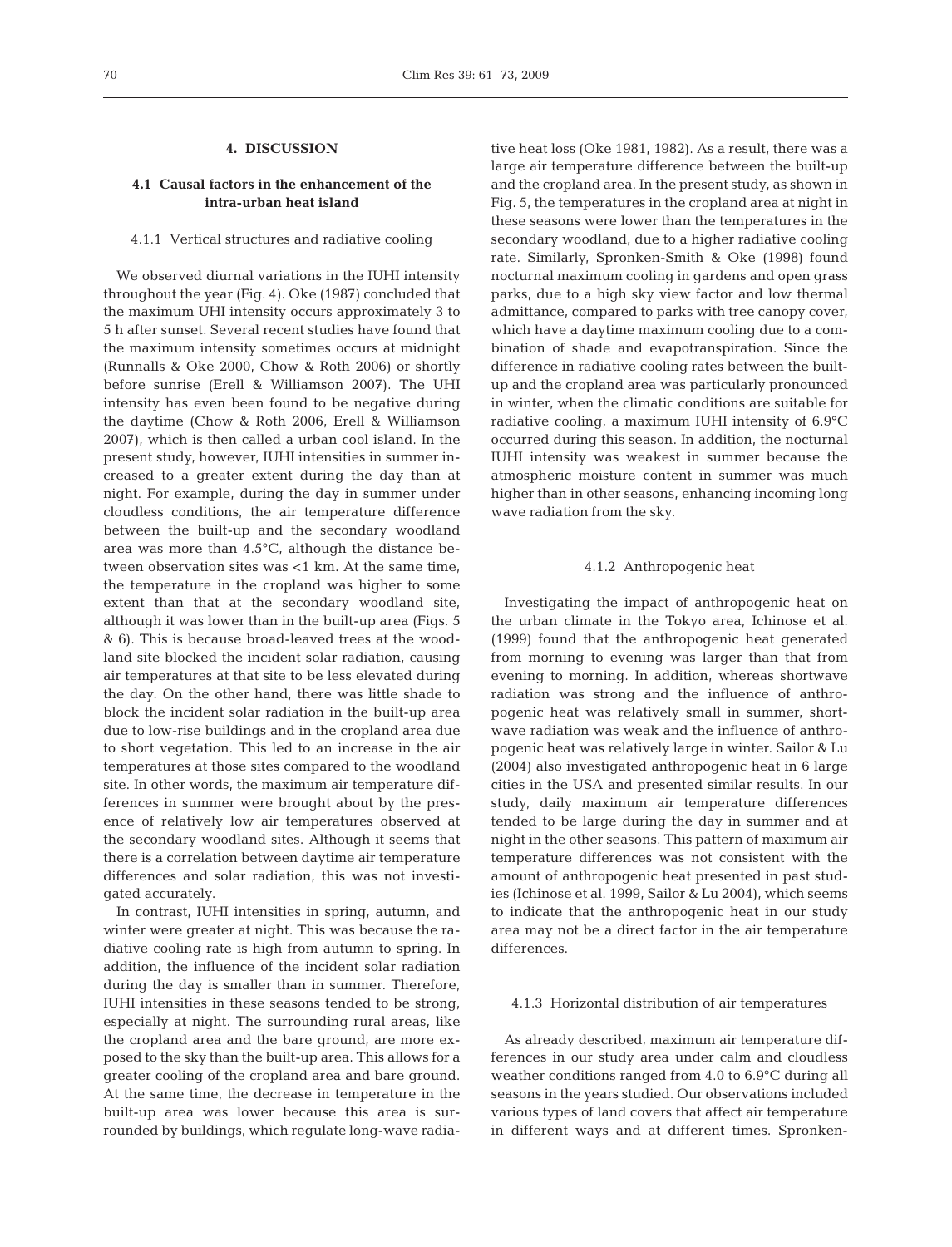Smith & Oke (1999) suggested that a vegetated area affects air temperatures in different ways, depending on the type of vegetation. In the present study, as mentioned above, maximum air temperature differences during the day occurred between the built-up and the secondary woodland area, especially in summer. However, the difference at night tended to occur between the built-up and the cropland area. As a result, temperature records showed the constant presence of an IUHI, although minimum air temperatures were observed in different land cover types. These results indicate that a city composed of various land cover types could form different kinds of UHIs at any time. In summary, the development of an IUHI is related to land cover features, and causal factors in the enhancement of the IUHI differ between day and night.

## **4.2 Observed intra-urban heat island intensity compared to other cities**

Past studies (Oke 1973, 1981, 1982, Fukuoka 1983) have indicated that maximum UHI intensity was related to city size, as measured by its population. Oke (1973) reported that maximum UHI intensities were proportional to the logarithm of the population for many North American and European settlements. As suggested above, a maximum IUHI intensity of nearly 7°C was observed in our study area; the population is about  $40\,000$  in an area of approximately  $10\ \mathrm{km^2}$ . According to Oke (1973), a maximum UHI intensity of 7°C is equivalent to a population of approximately 30 000 for a North American city and 300 000 for a European city. Fukuoka (1983) conducted similar investigations in Japanese cities, and indicated a nonlinear relationship. According to Fukuoka's (1983) results, a maximum UHI intensity of 7°C in Japan is equivalent to a population of approximately 3 000 000, and a population of 40 000 is equivalent to a maximum UHI intensity of approximately 1.5°C. Given the size of the city in our study area, the maximum IUHI intensity observed is significantly larger than that in other Japanese cities of similar size and corresponds to the results reported by Oke (1973) for North America.

Oke (1981, 1982) also noted that the size of a city, as measured by its population, could be a proxy for the sky view factor in city centers and anthropogenic heat. However, it seems that there was a low anthropogenic heat emission in our study area and a relatively large sky view factor in the built-up area due to low rise buildings that mainly consist of 2 to 3 story residences. This suggests that the sky view factor and anthropogenic heat are not the main factors causing maximum air temperature differences in the present study.

Oke (1973) and Fukuoka (1983) suggested that regional differences in the regression of maximum UHI intensity and city size were caused by differences in urban structures, urban functions, and climatic zone. Yamashita (1988) mentioned that a steep temperature gradient at the urban/rural boundary is typically not present due to the sprawl-like expansion of urban areas in Japan. However, our study area is clearly divided into an urban built-up and a rural vegetated area. Thus, observed IUHI intensities were large compared to other Japanese cities. This means that the impact on air temperature differences was significantly affected not only by the size of the city but also by differences in land cover types.

# **4.3 Effect of land cover on ambient air temperatures**

Previous studies (Saito et al. 1991, Eliasson 1996a, Upmanis & Chen 1999, Unger et al. 2001, Jonsson 2004, Bottyán et al. 2005, Hart & Sailor 2009) reported the effects of land cover types on ambient air temperatures. In the present study, as shown in Figs. 5 & 6, the observed air temperatures varied significantly according to land cover types: air temperatures were higher in the built-up area and lower in the vegetated area. Based on these findings, we used 11 representative sites to examine the relationship between land cover and air temperature. As in previous studies (Saito et al. 1991, Unger et al. 2001, Bottyán et al. 2005), the observed air temperature decreased as the percentage of the vegetated area increased (Fig. 7). This means that the built-up areas are warming due to an increase in artificial land covers, and that the vegetated areas have moderating effects on ambient air temperatures. On average, the moderating effects were slightly stronger at night than during the day, although they varied slightly with the seasons and prevailing weather conditions. Therefore, it seems that the moderating effect produced by a higher cooling rate in the vegetated area at night could be larger than that produced by evapotranspiration and the blocking of incident solar radiation during the day. This is because the effects of different land cover types can easily connect with ambient air temperatures at night due to the stable boundary layer, which is dominated by the influence of diffusion rather than advection.

# **4.4 Effect of cloud cover and wind speed on air temperature differences**

Since the difference in air temperature is influenced by meteorological variables, we also analyzed the relationship between air temperature differences and weather conditions (Table 2, Fig. 8). The effects of cloud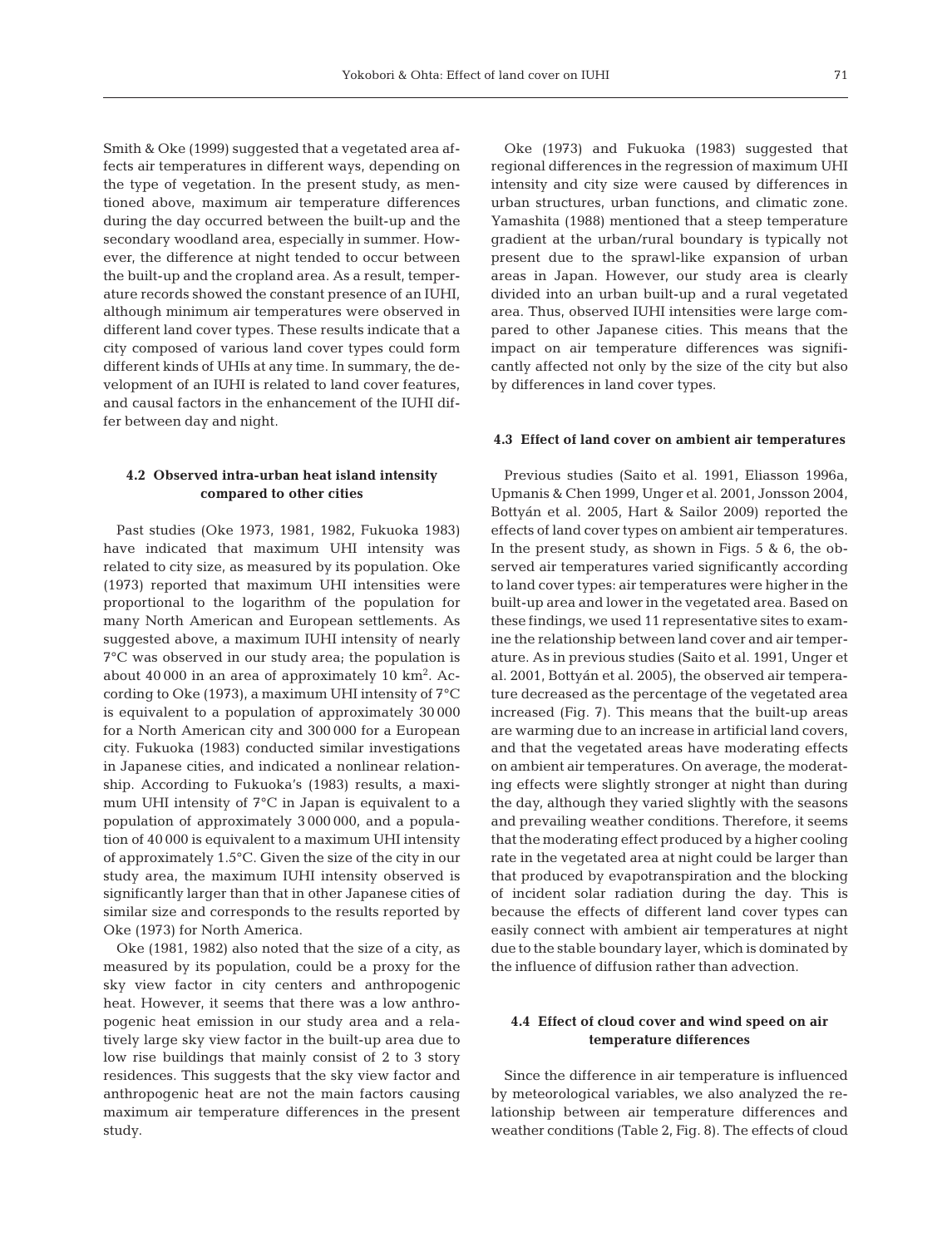cover and wind speed on the magnitude of the air temperature differences have been reported in previous studies (Unger 1996, Eliasson 1996b, Upmanis & Chen 1999, Unger et al. 2001, Erell & Williamson 2007). Unger (1996) and Unger et al. (2001) reported a negative relationship between cloud cover and air temperatures. As suggested in Table 2, the present study showed a similar result for nighttime measurements. This indicates that cloud cover influenced the moderating effect of the vegetated areas, especially at night, because the re-radiation from clouds diminished the amount of upward long-wave radiation emitted by the ground (Oke 1987, Morris et al. 2001). Similarly, although there was little difference in the magnitude of the moderating effects of vegetated areas during the day with respect to wind speeds, moderating effects at night decreased significantly as the wind speed increased to  $>$  3 m s<sup>-1</sup> (Fig. 8). This is due to the height of the surface boundary layer becoming lower or a stable layer developing under calm conditions at night, and the influence of diffusion being larger than that of advection, which enhances the air temperature differences. On the other hand, the influence of advection becomes larger than diffusion as the wind speed increases, which diminishes air temperature differences (Morris et al. 2001, Alonso et al. 2007). This result was in good agreement with those reported by Eliasson (1996b) and Erell & Williamson (2007). Table 2 and Fig. 8 show strong radiative cooling under moderate wind conditions at night. According to these results, the magnitude of the moderating effects of vegetated areas varied due to weather conditions, especially at night.

## **5. CONCLUSIONS**

Mobile traverses were used to measure air temperatures throughout the year to clarify the effect of different land cover types on ambient air temperatures. The main findings and conclusions are:

(1) In our study area, an IUHI was present throughout the year, and this IUHI showed diurnal and seasonal variations. Daily maximum intensities of the IUHI under calm and cloudless conditions ranged from 4.0 to 6.9°C during all seasons in the years studied. Previous studies suggested that the instensity of a UHI is determined by a city's size. In contrast, the IUHI intensity in our study area was high due to clear boundaries between different land cover types. The development of the IUHI was related to land cover features, and causal factors in the enhancement of the IUHI differ between day- and nighttime. The IUHI intensities tended to be high, particularly at night in winter, because of a high radiative cooling rate in the vegetated area and because the climatic conditions at night in winter were

suitable for radiative cooling. Therefore, a maximum IUHI intensity of 6.9°C was observed during this time.

(2) The observed air temperatures were affected by ambient land cover types and decreased as the percentage of vegetated area around measurement sites increased. The effects of land cover on average yearround air temperatures were slightly stronger at night than during the day. On average, the moderating effect produced by a higher cooling rate in the vegetated area at night was greater than that produced by evapotranspiration and the interception of the incident solar radiation during the day. As a result, the IUHI was especially pronounced at night in winter.

(3) Although there were few differences in the magnitude of the moderating effects of the vegetated areas during the day with respect to cloud cover and wind speed, moderating effects at night decreased gradually as the cloud cover increased to  $>60\%$  or the wind speed increased to  $>3$  m s<sup>-1</sup>. This was because, at night, the moderating effects were produced by the high radiative cooling rate of the vegetated area, and this radiative cooling became particularly pronounced under calm and cloudless weather conditions.

We used land cover conditions representing the characteristics of the ground to explain air temperature differences. As shown in the results, there were strong relationships between the observed air temperatures and these land cover conditions, and, for the most part, we could elucidate the formation of air temperature differences in our study area using the land cover data. However, to explain the air temperature differences more precisely, spatial and seasonal sky view factor and soil moisture content data also need to be taken into account (Oke 1981, 1982, Jonsson 2004). Urban climate development should be studied by precise analysis of the effects of various parameters, in addition to land cover data, to quantify the roles of each of these factors.

*Acknowledgements*. This study was funded in part by a Waseda University Grant for Special Research Projects (2008B-244). The authors thank A. Kimura for useful suggestions and discussions.

#### LITERATURE CITED

- ▶ Alonso MS, Fidalgo MR, Labajo JL (2007) The urban heat island in Salamanca (Spain) and its relationship to meteorological parameters. Clim Res 34:39–46
- ► Bottyán Z, Kircsi A, Szegedi S, Unger J (2005) The relationship between built-up areas and the spatial development of the mean maximum urban heat island in Debrecen, Hungary. Int J Climatol 25:405–418
- ► Chow WTL, Roth M (2006) Temporal dynamics of the urban heat island of Singapore. Int J Climatol 26:2243–2260
- ► Eliasson I (1996a) Urban nocturnal temperatures, street geometry and land use. Atmos Environ 30:379–392